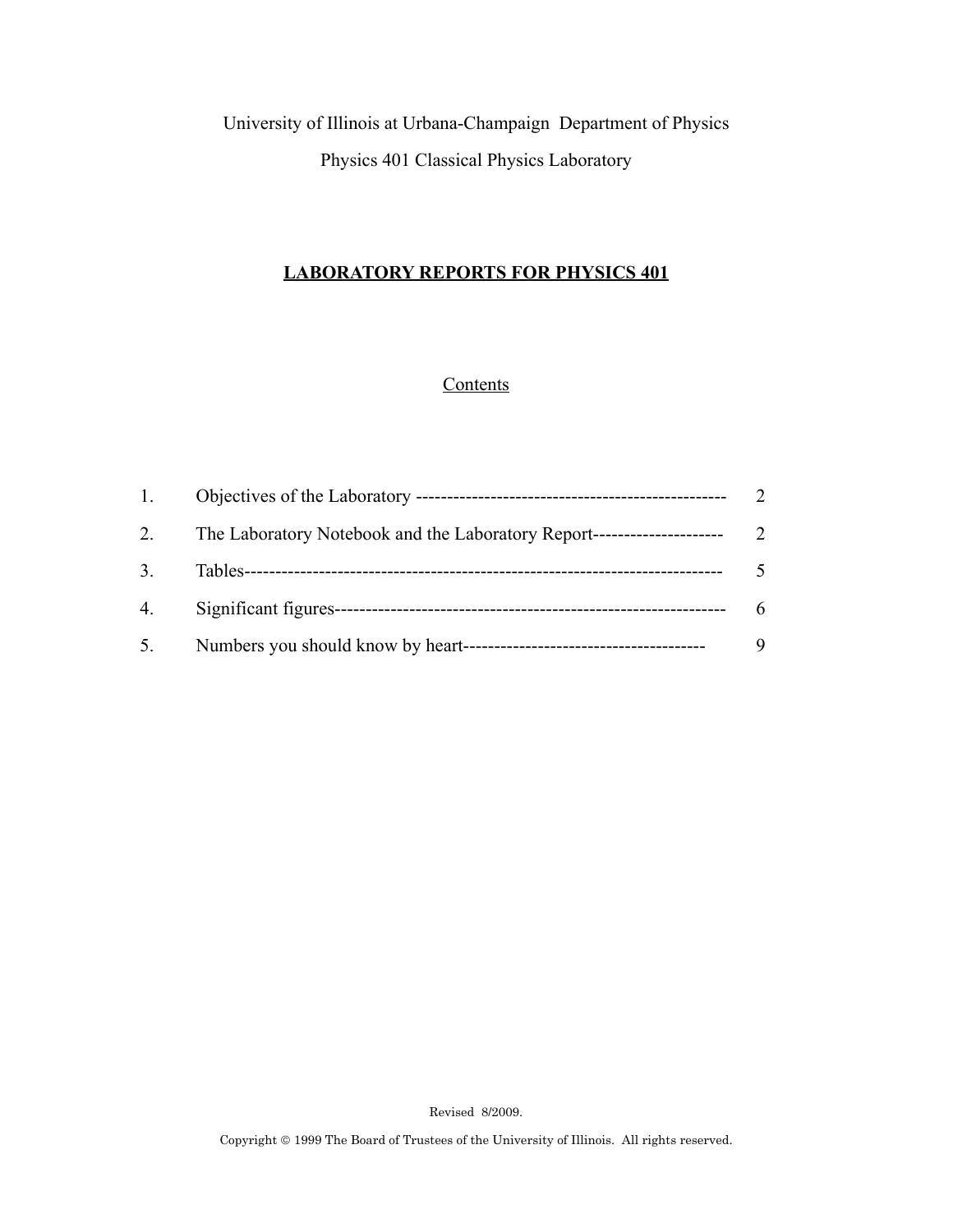### 1. OBJECTIVES OF THE LABORATORY

 The primary goal of Physics 401, Classical Physics Laboratory, is to develop in the student an understanding of the experimental basis of physics by doing structured laboratory exercises in classical mechanics and classical electricity and magnetism. In this course the student will

- 1. acquire basic concepts related to the experiments;
- 2. become familiar with modern experimental instrumentation;
- 3. learn how to make reliable measurements;
- 4. understand the precision of a measurement;
- 5. learn how to do calculations with proper significant figures;
- 6. learn how to do data analysis and graphical analysis;
- 7. learn how to write a laboratory report;
- 8. learn the advantages and limitations of computers in experiments; and,
- 9. learn how to approach an experiment systematically.

# 2. LABORATORY NOTEBOOK AND LABORATORY REPORT

 There are 7 laboratory exercises (not including the introductory lab) and a final project for the fourteen weeks of the semester. Each laboratory exercise is described in a laboratory write-up. These write-ups are available on the web as pdf files. They are also available in the laboratory room, ESB 6103, the day of your section. The write-ups contain references and a limited amount of theoretical material. The theoretical material should allow you to make a correspondence with material from lecture courses and textbooks. The theoretical material is more of a summary than a textbook. One goal of this course is to promote independent learning---please seek out information if you do not understand something.

 The write-ups also contain a description of the instrumentation used in the laboratory exercise and a description of the measurements. The write-ups contain specific question that you will answer in the course of your measurements in the laboratory or the course of your analysis outside of the laboratory. Your laboratory work must be recorded in a laboratory notebook. You will need two laboratory note books. One notebook is used for the first, third, etc. labs, and the other for the second, fourth, etc. labs. Your laboratory notebook is an integral part of your laboratory report which will be read and graded on a weekly basis by your laboratory teaching assistant. While your teaching assistant has one of your notebooks, you will use the other notebook to record your laboratory work. The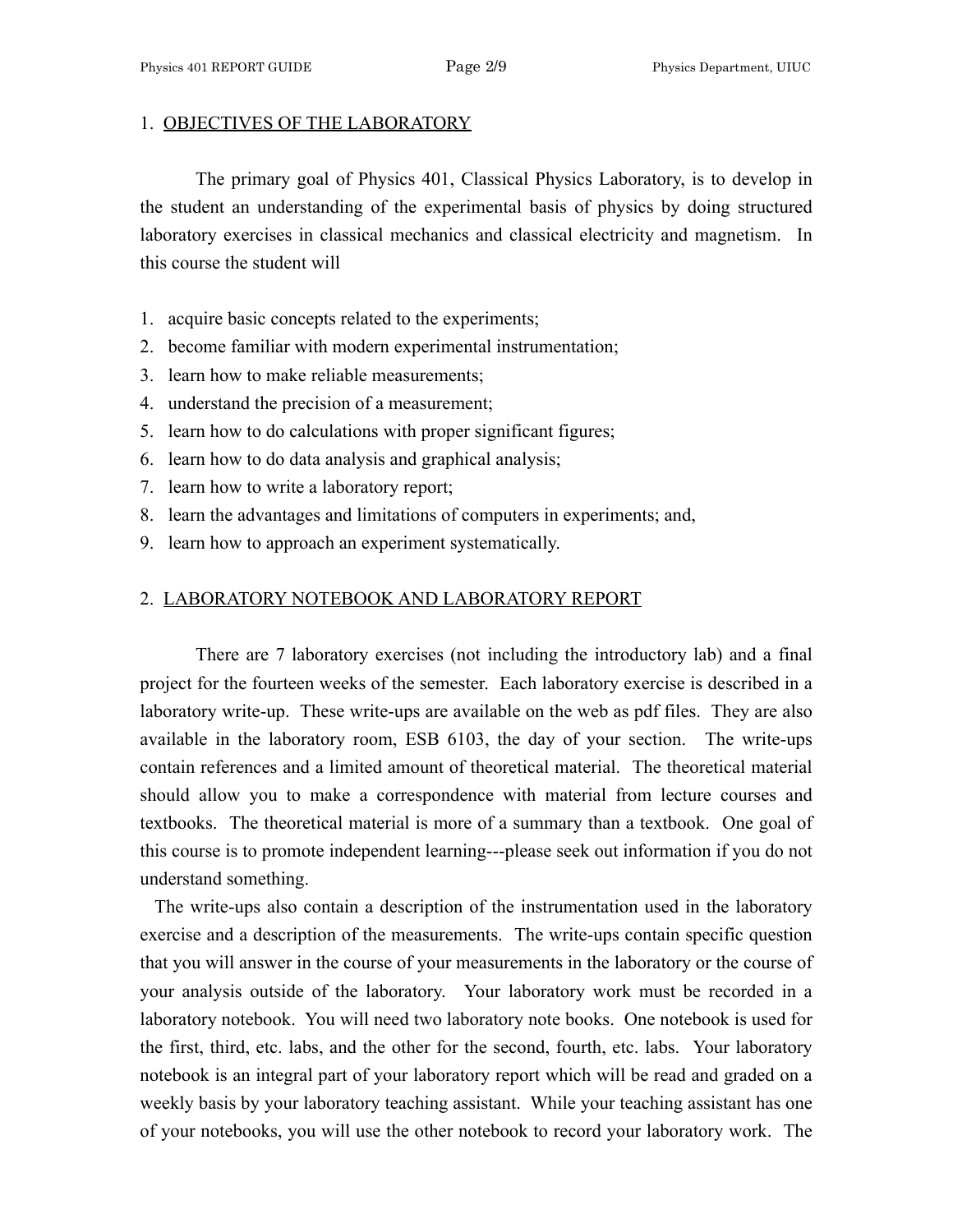report and lab book for each laboratory is due at your next laboratory session (i.e., if you have a two-week lab over weeks 5 and 6, the report and lab book are due at the beginning of the new lab on week 7).

 Your laboratory notebook is the primary record of your laboratory work. You record what you measure and observe in your laboratory notebook. Your laboratory notebook should be organized, but it does not have to be pretty. Some measurements are best recorded in a table. In some laboratory exercises the measurements are logged by a computer. A print out of the data should be placed in your notebook. A crucial element in all experimental work is the constant attention to the validity of the data. In our laboratory exercises you can expect that you can obtain valid data with proper technique. How will you know if your data is good data? In many exercises some quantity is measured, e.g. the decay time of an RC circuit, while some quantity is varied, e. g. the resistance of the resistor in the circuit. We have an expectation that there should be some understandable dependence of one on the other. (In fact, in this simple example we expect that decay time should be inversely proportional to the resistance.) There is no more powerful way to identify a trend than to make a graph. A rough graph can be an invaluable aid to a successful experiment. In many cases you will be asked to make a good graph for your laboratory report, but you should also make a rough graph in your laboratory notebook when you are making your measurements. In other exercises a calculation may be useful in verifying the validity of the data. In many cases you will be asked to make detailed calculation in your laboratory report, but you should also make a sample calculation in your laboratory notebook when you are making your measurements.

 What you put in your notebook will depend on the laboratory exercise. Here are some items that should be included when appropriate.

1. Give the title of the laboratory exercise, the date, your partner's name, and the TA's name.

2. Sketch your setup. A good free hand drawing should be fine or you can use some simple computer program. Label the equipment and record the inventory number or serial number and model number. (Anomalous results may be traced to equipment in need of recalibration or repair.) Also label the quantities you need to measure.

3. Many of the laboratory exercises are in several parts. Identify which part you are working on. A phrase or sentence describing the purpose of the measurement may be useful.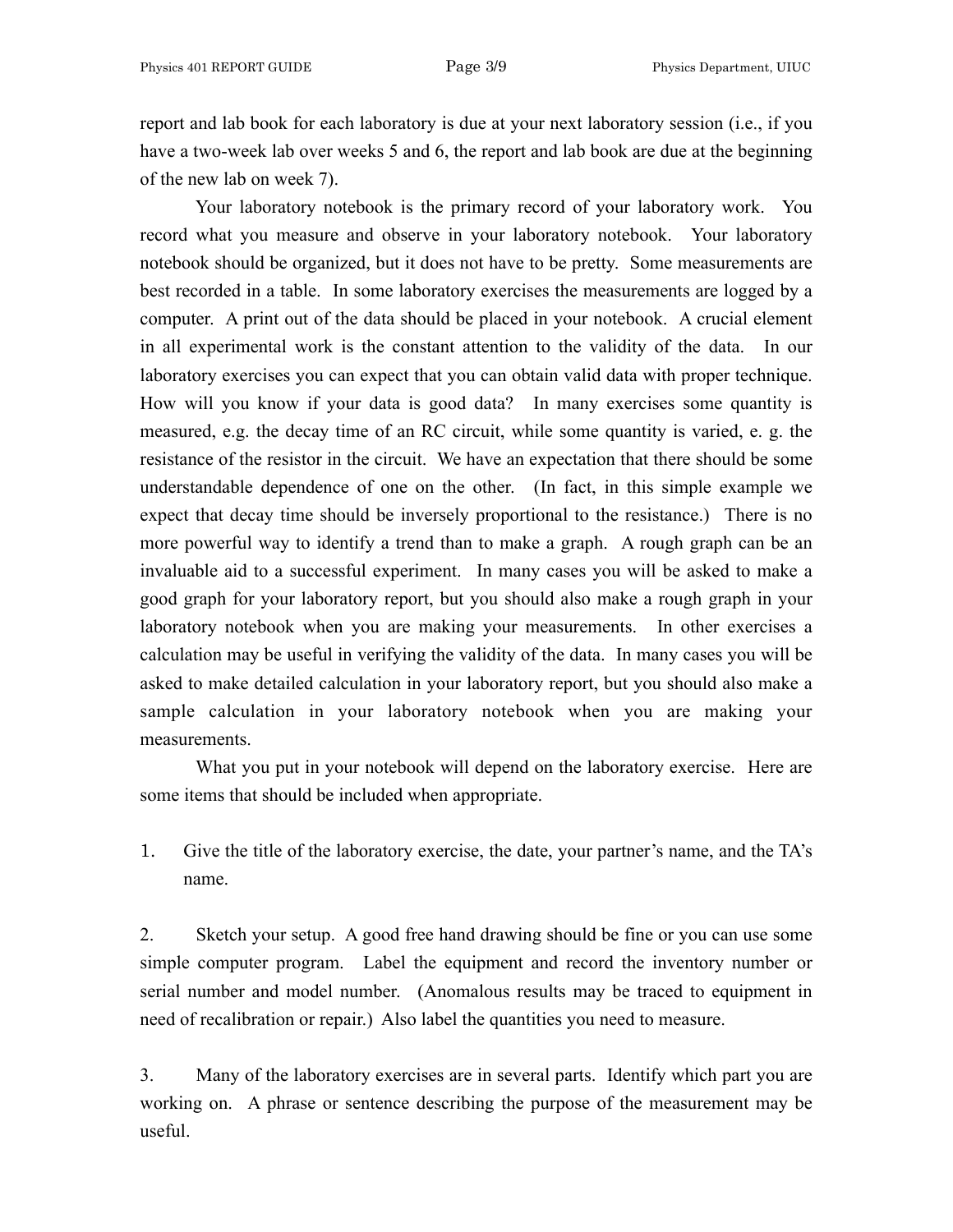4. Many of the laboratory exercises give explicit instructions for what should be varied and what should be measured. In other exercises some judgement is required. In these cases estimate the range of values you should consider, the number of data points you may need to measure and how accurate you should measure them. **Therefore, it is important to read the handout ahead of time.**

5. Record all your data and all your observations directly into your laboratory notebook, not on a scratch paper. Remember that the original data are the most important pieces of information and never risk them by jotting down on a scratch paper. Also note down the proper unit and uncertainty of each measurement. If a measurement is wrong, cross out with a single line - do not erase it. It may be useful later in diagnosing if you have a problem. Write as neatly as possible.

6. Make graphs and do calculations to verify the validity of the data. If you discover an error, you can repeat the measurement immediately. Unfortunately, it is not usually possible to gain access to the equipment after your scheduled laboratory period.

7. It may be useful to make inferences or conclusions, definite or tentative, in the laboratory notebook while doing the laboratory exercise. Write as much as sensible. You can always ignore false inferences and conclusions.

## LAB REPORT:

 The laboratory report should be a largely self-contained presentation of your work on the laboratory exercise. The laboratory report should be well-organized and complete. The basic idea should be to convince the reader that you comprehend the physics behind the experiment, understood how to make proper measurements and interpret your data in an appropriately analytical manner, i.e., using error analysis correctly, and making proper and insightful conclusions. Here are additional guidelines which you should follow in making your laboratory report.

1. Give the title of the laboratory exercise, the date you did the exercise, your partner's name, and the TAs name. Identify the page numbers of your laboratory notebook for the laboratory exercise.

2. Write a ~150 word abstract outlining the experiment, your results, and your conclusions.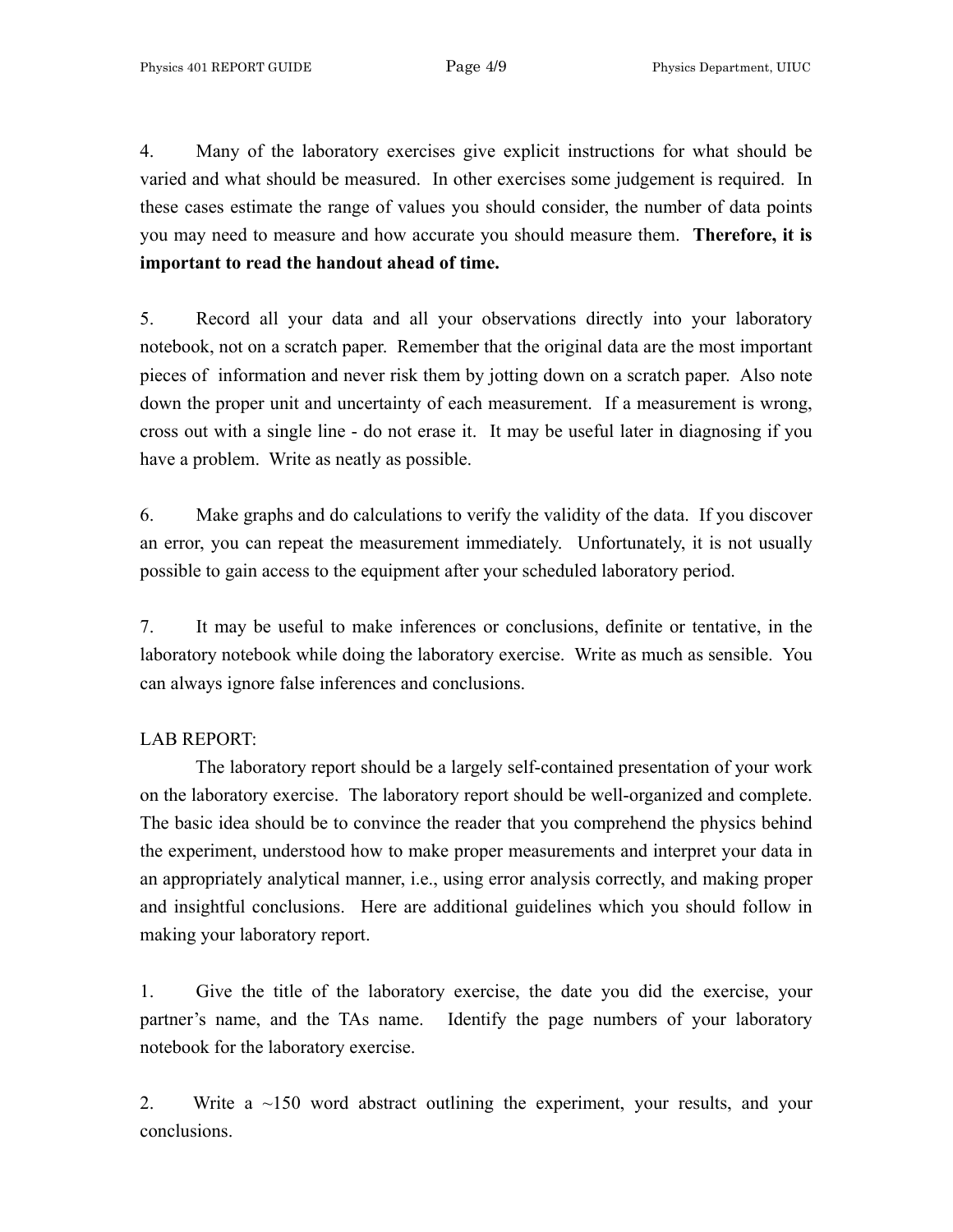3. Describe the theoretical unpinning of the experiment.

4. Describe the purpose of the laboratory exercise, i.e. what you measured and why you measured it.

5. A good drawing or a copy of the drawing of the setup from the laboratory writeup may be useful in the presentation.

6. The original data should be transcribed to a well-organized and well-labeled  $table(s)$ .

7. All calculations must be clearly shown with appropriate units and uncertainties. For error analysis of the experiment, also indicate briefly the principle sources of error. Sample calculations for each different type of numerical result should be in your final report. In addition to these calculations, one sample calculation for each different type of *uncertainty* should be included. When appropriate, calculate the reduced  $\chi^2$  of a fit and describe its significance.

8. Any graph requested in the laboratory exercise write-up should include a title and axes labeled with units. Graphs should be done on a computer. (Origin is best for this.) Refer to them in the text and discuss what the plots are "telling you." Where appropriate, write the fitting function and  $\chi^2$  on the plot in the blank space. A common crutch to writing scientific papers is to get the plots first, and then write "around" the plots.

9. Your report should include conclusions and discussions about your results. You should comment on any startling, unusual, or questionable results (or uncertainties) which you obtained. You should include, when appropriate, a comparison between your observations and theoretical expectations. You must answer questions asked in the handout. Your answers should be brief---not more than a paragraph or two. We want you to learn to think "physically" about the world. Don't just say that something happens, say why it happens and point to correspondences with physical models.

10. The laboratory report should be written on a word processor. Use of MS office (or something similar like Pages).

 You must hand in your laboratory notebook (with your raw data) along with your report. The length of the report depends on the complexity of the experiment. We don't have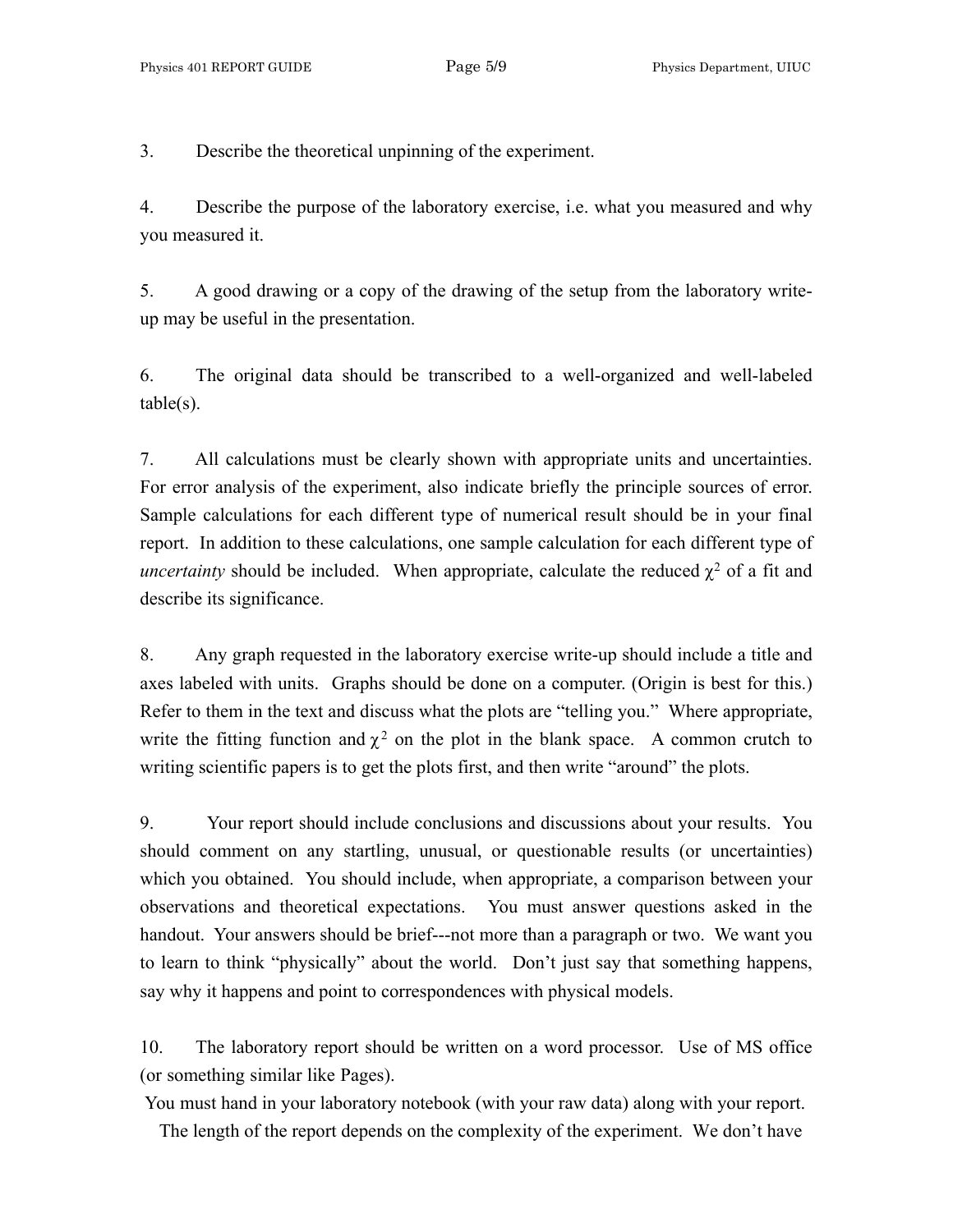a set page number or word count; write what is necessary and not much more.

11. Cautionary words: "Do not write anything in your report that you don't believe or can't back up. This comment applies to physics, error bars, and the results from software packages." From Lyman Page. Not following this advice can get you in hot water here and in life in general.

12. NOTE ON STYLE: Write in full sentences and paragraphs and use simple sentence structure unless you are an experienced writer. Use the active voice, put statements in a positive form, and use definite, specific, and concrete language. When in doubt, consult a style manual. One such book is *The Elements of Style* by Strunk and White, but there are many available.

### 3. TABLES

 Here is an example of a good table. In one of the laboratory exercises the resistances of two resistors,  $X_1$  and  $X_2$ , and their series and parallel combinations,  $X_s$ and  $X_p$ , are measured. The measured series and parallel combinations are compared to calculation. A good Table might look something like this:

| Name         | Value $(\Omega)$ | Uncertainty $(\Omega)$ |
|--------------|------------------|------------------------|
| $X_1$ (Exp)  | 200.5            | $\pm 0.1$              |
| $X_2$ (Exp)  | 99.95            | $\pm 0.04$             |
| $X_s$ (Exp)  | 300.4            | $\pm 0.2$              |
| $X_p$ (Exp)  | 66.68            | $\pm 0.03$             |
| $X_S$ (Calc) | 300.5            | $\pm 0.1$              |
| (Calc)       | 66.70            | $\pm 0.02$             |

Note: Uncertainty for the DMM: below 200  $\Omega = \pm (0.02\% \text{ of reading} + 2 \text{ counts});$ 

above 200  $\Omega = \pm (0.02\% \text{ of reading} + 1 \text{ count}).$ 

As a practical matter use the notation of the laboratory exercise write-up in tables and calculations so that your teaching assistant can easily read and grade your report.

## 4. SIGNIFICANT FIGURES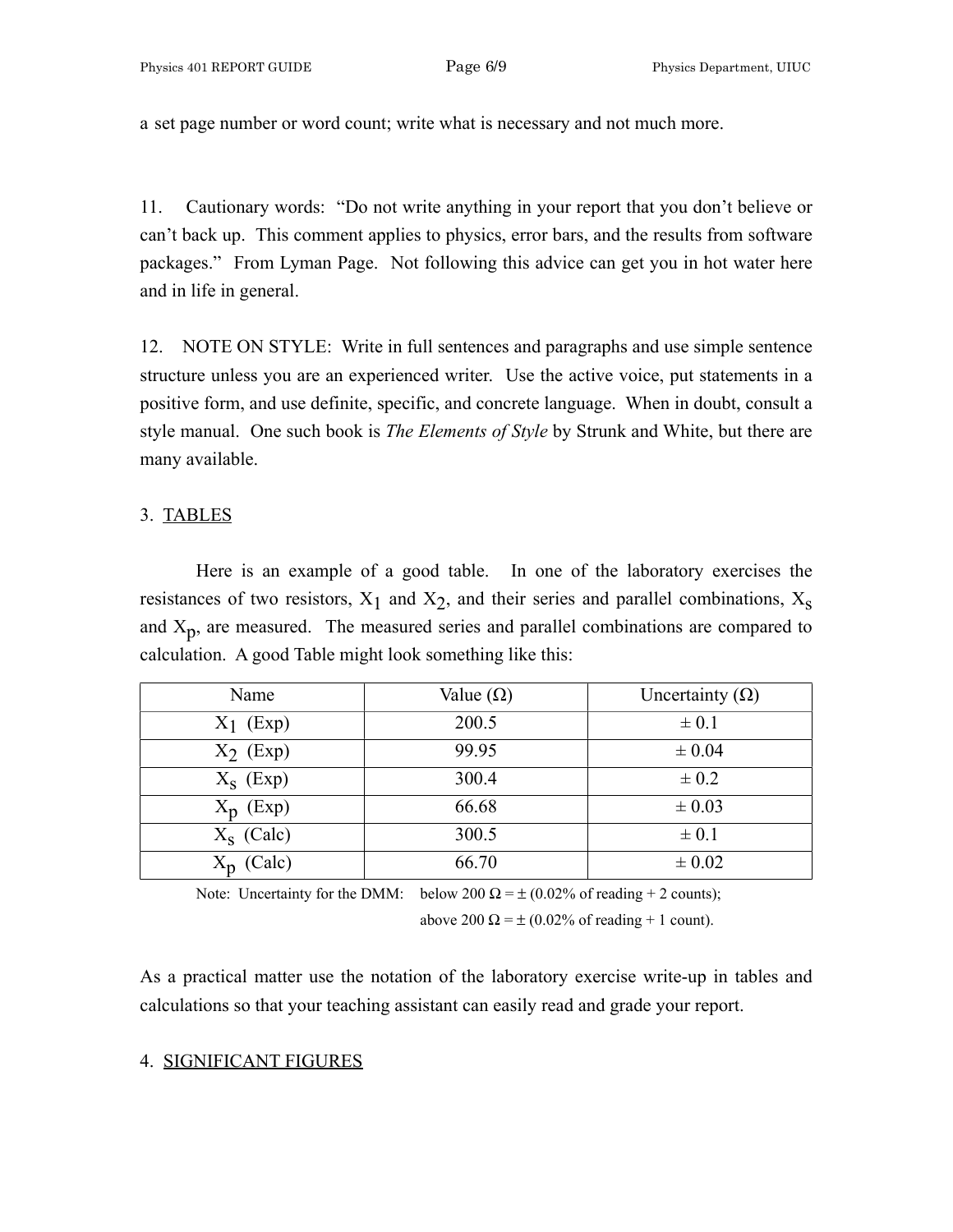Significant figures in a number are all of the digits that are obtained directly from the measurement. The number of significant figures does not include thoses leading zeros that are included only to indicate the position of the decimal point. A trailing zero is a significant figure.

1) Uncertainties and percent uncertainties are always reported to one (or two) significant figures -- never three or more. For example:

 Never acceptable:  $\Delta$ X<sub>1</sub>=±0.14014313 Ω  $\Delta X_1$ = ± 0.1401 $\Omega$ 

| Occasionally acceptable: | $\Delta X$ | $_1 = \pm 0.14 \Omega$ |
|--------------------------|------------|------------------------|
| Always acceptable:       | $\Delta X$ | $_1 = \pm 0.1 \Omega$  |

2) The number of significant figures given in reporting a result is determined by the uncertainty for that result.

| Not acceptable: | $X_1 = 200.5123456 \pm 0.1 \Omega$ |
|-----------------|------------------------------------|
|                 | $X_1 = 200 \pm 0.1 \Omega$         |
|                 | $X_1 = 200.51 \pm 0.1 \Omega$      |
| Acceptable:     | $X_1 = 200.5 \pm 0.1 \Omega$       |

3) If you know the value of a result (for example  $X_1$ ) and the uncertainty of that result  $(\Delta X_1)$ , the percent uncertainty is simply

Percent uncertainty in 
$$
X_1 = \left| \frac{\Delta X_1}{X_1} \right| \ge 100
$$

4) Here are a few examples which illustrate the number of significant figures and the (implied) precision of the number.

| $\mathbf{L}$<br>ivali | miticant figures<br>31gn1f1cant | ıκ |  |
|-----------------------|---------------------------------|----|--|
|-----------------------|---------------------------------|----|--|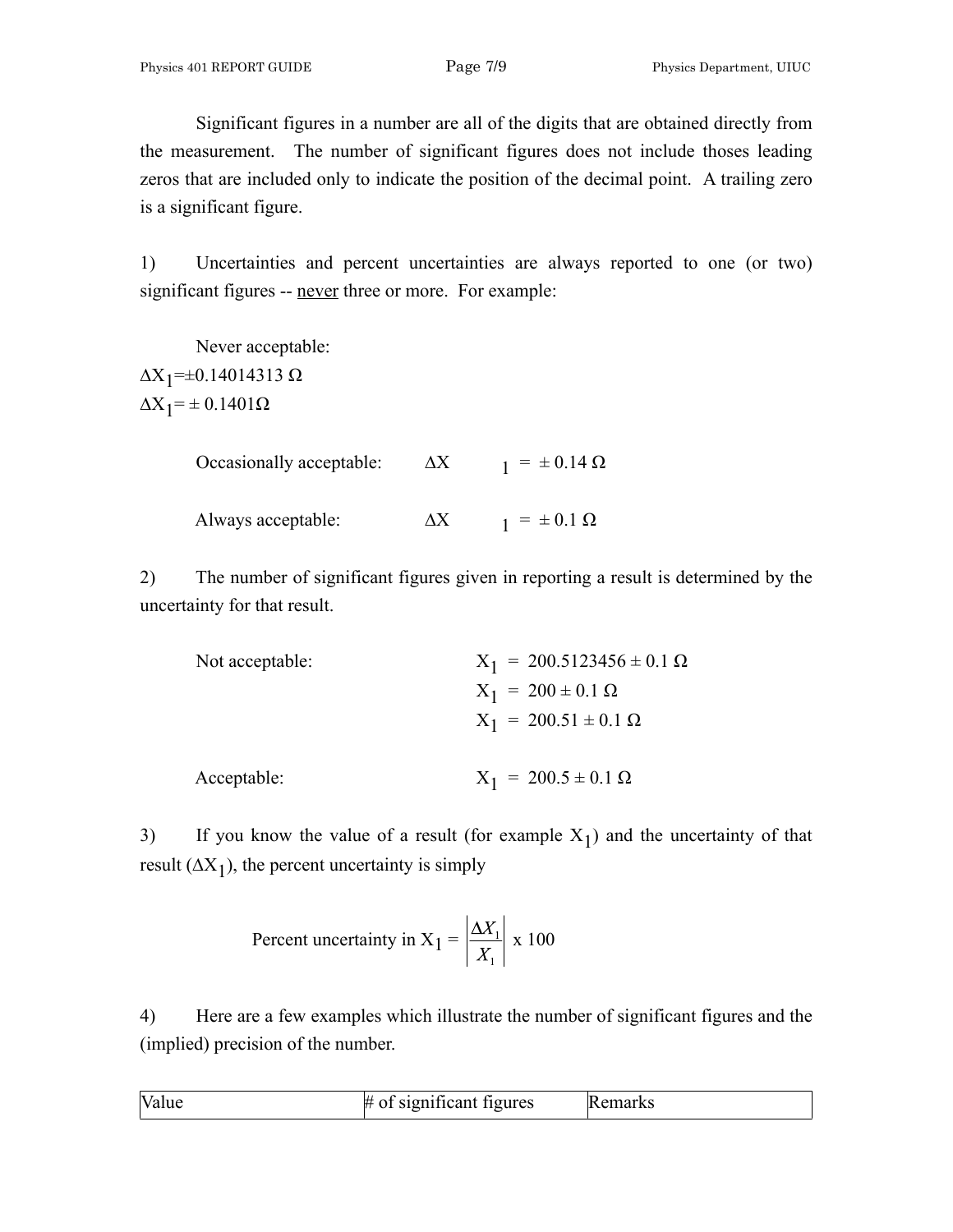| 4                      |        | range from 3.5 to 4.5 gives<br>$\%$ precision=(0.5/4)x100=13%            |
|------------------------|--------|--------------------------------------------------------------------------|
|                        |        |                                                                          |
| 4.0                    |        | 1.3% precision                                                           |
|                        |        |                                                                          |
| 4.00                   |        | $0.13%$ precision                                                        |
| 0.2254                 |        | leading zero not significant                                             |
| 21340                  | 4 or 5 | leading zero may be significant or<br>it may just indicate decimal point |
| $2.1340 \times 10^{4}$ |        |                                                                          |
| $2.134 \times 10^{4}$  |        |                                                                          |

6) Examples of calculations which retain the correct number of significant figures are shown below. Note that you should generally keep the number of significant figures of the factor with the least number of significant figures.

| Calculation                  | Acceptable       | Unacceptable           |
|------------------------------|------------------|------------------------|
| $2.18 \times 3.216$          |                  | 7.01088 [0.00007%]     |
| Precision of factors is      | 7.01 [0.07%]     | $[7.011]$ $[0.007\%]$  |
| $[0.2\%]\times[0.02\%]$      |                  | $[7.0 f0.7\%]$         |
| $47.0 \times 0.26$           |                  | $[12.22] [0.04\%]$     |
| Precision of factors is      | $12 [4\%]$       | $[12.2 f0.4\%]$        |
| $[0.1\%] \times [2\%]$       |                  |                        |
| $0.58 \div 346$              |                  | $[0.0016763]$ [0.003%] |
| Precision of factors is      | $0.00168$ [0.3%] | $0.001676$ [0.03%]     |
| $[0.9\%] \times [0.01\%]$    |                  |                        |
| $21.6 \div 5.49827$          |                  | $3.92851$ [0.0001%]    |
| Precision of factors is      | $3.93$ [0.2%]    |                        |
| $[0.2\%] \times [0.00009\%]$ |                  |                        |

7) It is okay (in fact preferable) to keep ''internally" a higher number of significant figures when doing a sequence or a series of lengthy, but precise calculations. Truncation of intermediate results could skew the final result. However, when it comes time to